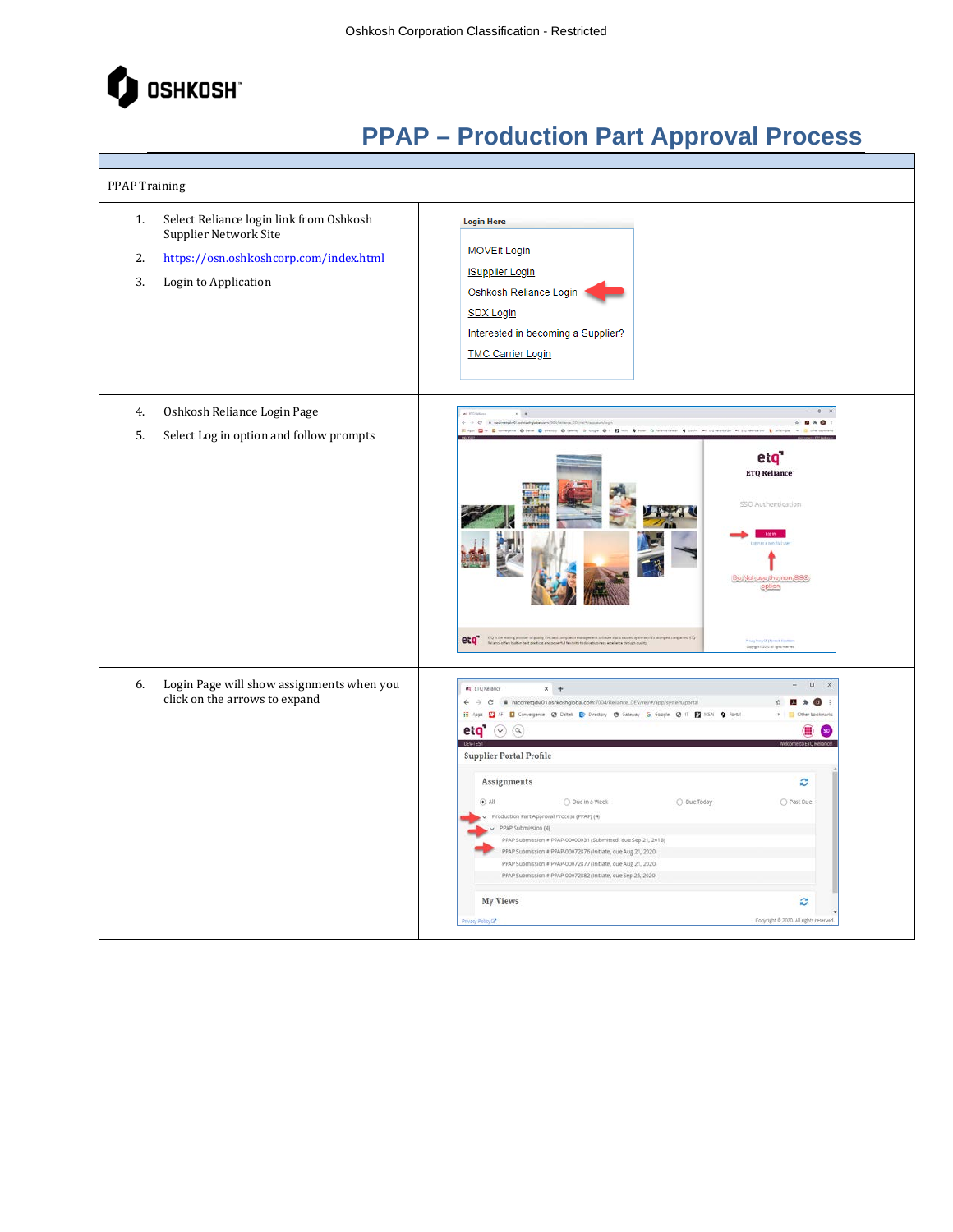

| 7.<br>8.<br>9. | Setting favorites for modules access is<br>granted<br>Select the 9 stacked boxes<br>Select All modules                                                                                                                                                     | <b>SD</b><br>Star Up to 6 favorite modules<br>from All Modules Page<br>All Modules                                                                                                                 |                                                                    |
|----------------|------------------------------------------------------------------------------------------------------------------------------------------------------------------------------------------------------------------------------------------------------------|----------------------------------------------------------------------------------------------------------------------------------------------------------------------------------------------------|--------------------------------------------------------------------|
|                | 10. NOTE: Several modules will be greyed out<br>meaning we are either not using the<br>module or you don't have access to the<br>module                                                                                                                    | $\bigcirc$<br>Corrective Action and<br>Preventive Action (CAPA)<br>Supplier Corrective Act                                                                                                         |                                                                    |
|                | 11. The modules that are bolded is what you have<br>access to; select the star button beside each<br>module to make it a favorite - Max is 6                                                                                                               | <b>Document Control</b>                                                                                                                                                                            |                                                                    |
|                | 12. Active modules for suppliers are as follows:<br>PPAP<br>a.<br>$SCAR - BD$<br>b.<br>RCM - Change Management<br>c.<br>d.<br>Section J Compliance<br>Containment - CL1, CL2, FLC<br>е.<br>13. Supplier accounts will not be able to open<br>anything else | <b>Export Pre-Clearance</b><br>Nonconforming Material<br>(i)<br><b>Production Part</b><br>Approval Process (PPAP)                                                                                  |                                                                    |
|                | 14. After setting favorites in previous steps<br>simply click on 9 stacked boxes to open<br>module                                                                                                                                                         | $x +$<br>ets' ETQ Reliance<br>@ nacorretqdw01.oshkoshglobal.com:7004/Reliance_DEV/rel/#/app/system/por<br><b>AS</b><br>AF I Convergence @ Deltek B Directory @ Gateway G Google<br><b>III</b> Apps | $\Box$<br>$\times$<br>$\Theta$ IT<br>Other bookmarks               |
|                | 15. Open PPAP, Production Part Approval<br>Process, Module by clicking on 9 boxes                                                                                                                                                                          | eta <sup>-</sup><br>$\left( \alpha \right)$<br>$(\vee)$                                                                                                                                            |                                                                    |
|                | 16. Select Production Part Approval Process                                                                                                                                                                                                                | Supplier Portal Profile                                                                                                                                                                            | Corrective Action and<br>Preventive Action (CAPA)                  |
| 17. Or         |                                                                                                                                                                                                                                                            | Assignments                                                                                                                                                                                        | Production Part Approval<br>Process (PPAP)                         |
| 18.            | Select "All Modules" then select Production<br>Part Approval Process                                                                                                                                                                                       | $\odot$ All<br>○ Due in a Week<br>O Due Today<br>> Production Part Approval Process (PPAP) (4)                                                                                                     | Reliance Change<br>Management<br>ħ<br>Section J Compliance         |
|                |                                                                                                                                                                                                                                                            | <b>My Views</b><br>You do not have any views.                                                                                                                                                      | Supplier Containment -<br>CL1, CL2, FLC<br>$\Delta$<br>All Modules |
|                |                                                                                                                                                                                                                                                            | Privacy Policy (3"                                                                                                                                                                                 | Copyright © 2020. All rights reserved.                             |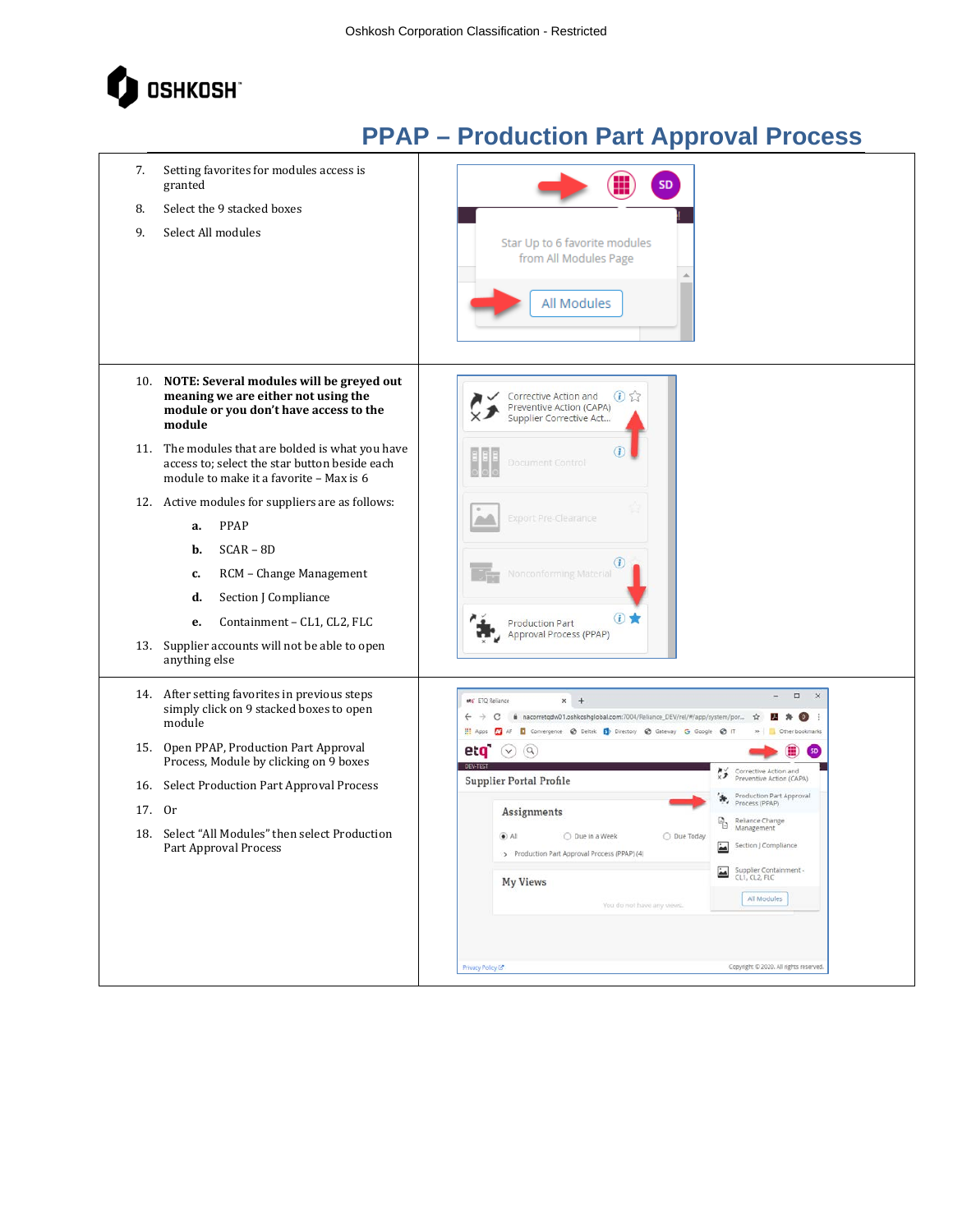

| 19. Multiple navigation options available                                                                                                                                                         | $\Box$<br>÷<br>et EQ feliator<br>$x +$                                                                                                                                                                                                                                                                                                                                                                                                                                                                                           |
|---------------------------------------------------------------------------------------------------------------------------------------------------------------------------------------------------|----------------------------------------------------------------------------------------------------------------------------------------------------------------------------------------------------------------------------------------------------------------------------------------------------------------------------------------------------------------------------------------------------------------------------------------------------------------------------------------------------------------------------------|
| Reload<br>a.                                                                                                                                                                                      | ← -> C · @ racometgdw01.oshkoshglobal.com/7001/Reliance_DEV/rel/#/app/system/module/FPAP/view/PPAP_CENERAL_VIEW<br><br>÷.<br>H Apps ( ) AF ( ) Convergence ( ) Datab ( ) Drastory ( ) Calerany G Copyle ( ) T   1   1001 ( ) Partial ( ) Relations Factures ( ) DECAR                                                                                                                                                                                                                                                            |
| et q'<br>b.<br>Reset                                                                                                                                                                              | $\odot$ (9)<br>'s, Froduction Part Approval P (<br>(so)                                                                                                                                                                                                                                                                                                                                                                                                                                                                          |
| <b>Expand Rows</b><br>c.                                                                                                                                                                          | ** Production Part Approval Process (PPAP)<br>Close Module<br><b>MO BELATED DOCUMEN</b><br>+ New Document: C Reload                                                                                                                                                                                                                                                                                                                                                                                                              |
| <b>Export to PDF or Excel</b><br>d.<br><b>HYVINS</b><br><b>VIEW FUTCHS</b><br>Ability to sort on any column<br>20.<br>ALL VIEWS<br>& All Open<br>21. Select any row to open the record and upload | All Open\By Assigned<br>El Advanced Filter   C' Reset   III Expand Rows<br>$\Box$<br><b>PRAP Number</b><br>Assigned :<br><b>Supplier Name</b><br>io saved filters<br>Segment<br>Excel<br>PDF <<br>$\Box$<br>PPAP-CO072876<br>1212121212121<br>Darrell, Supplier (PN29999)<br>Defense Production<br>Supplier Company                                                                                                                                                                                                              |
| PPAP information                                                                                                                                                                                  | $\Box$<br>PPAP-C0072877<br>Darrell, Supplier (FN29999)<br>Deferse Production<br>1212121212121<br>Assigned to<br>Supplier Company<br>o<br>Inactive User<br>PPAP-00072882<br>121212121212<br>Darrell, Supplier (PN20000)<br>Defense Production<br>Supplier Company<br>By Assigned<br>O<br>PPAP-CO072882<br>1212121212121<br>PPAP Connection Profile<br>Defense Production<br>Supplier Company<br>PPAP-CO072831<br>1212121212121<br>By PRAP<br>o<br>Williams, Damell<br>Defense Production<br>Supplier Company<br>Number<br>My Open |
| 22. PPAP workflow shows across the top<br>est ETQ Reliance                                                                                                                                        | $x +$                                                                                                                                                                                                                                                                                                                                                                                                                                                                                                                            |
| Close, Save and Save & Close<br>23.                                                                                                                                                               | ← -> C · ii nacometqdw01.cshkoshglebal.com/1004/Reliance_DEV/rel/#/app/system/document/PPAP/PPAP_SUBMISSION/72882<br>2.0<br>÷<br>75<br>H Appt (C) AF (Convergence @ Deitek (D Directory @ Gateway G Google @ IT   MSV O Portal (C) Reliance Kenban O OSCAR                                                                                                                                                                                                                                                                       |
| etg <sup>-</sup><br>Last Comment will display when record opens<br>24.                                                                                                                            | $(\vee)$ $\alpha$<br>'*, Production Part Approval P<br>Œ                                                                                                                                                                                                                                                                                                                                                                                                                                                                         |
| Click on the "x" to turn off Last Comment<br>25.                                                                                                                                                  | <b>X</b> FFAF Submission # FFAF-00.<br>PPAP Submission # PPAP-00072882<br>Void<br>Send<br>Save & Clos                                                                                                                                                                                                                                                                                                                                                                                                                            |
| Quick navigation tab on the left side of page<br>26.                                                                                                                                              | 箒<br>ø                                                                                                                                                                                                                                                                                                                                                                                                                                                                                                                           |
| > General<br>> Requiremen<br>> Arress Control<br>Show All                                                                                                                                         | Last Comment<br>General Information<br>$\bullet$<br>Williams, Darrell (DWIN)<br>PO Number<br>Due Date<br>Manual reaction<br>Segment <sup>®</sup><br>Sep 25, 2020<br>654987321<br>Defense<br>Producti<br>$\sin$                                                                                                                                                                                                                                                                                                                   |
| 27. Supplier information Display                                                                                                                                                                  | <b>Supplier Information</b><br>+ Add Record<br>A Collapse All                                                                                                                                                                                                                                                                                                                                                                                                                                                                    |
| Part Profile Information Display<br>28.<br>o                                                                                                                                                      | <b>O</b> Remove<br>$0$ Selected $1-1$ of $1 \leqslant 2$<br>↑ Oldest to newest                                                                                                                                                                                                                                                                                                                                                                                                                                                   |
| 0                                                                                                                                                                                                 | $\odot$<br>OSN Supplier<br>ERP Supplier                                                                                                                                                                                                                                                                                                                                                                                                                                                                                          |
|                                                                                                                                                                                                   | Supplier Name<br>1212121212121<br>9999<br>Supplier<br>Company<br>2                                                                                                                                                                                                                                                                                                                                                                                                                                                               |
|                                                                                                                                                                                                   | Part Profile Information<br>+ Add Record<br>* Collapse All<br><b>自 Remove</b>                                                                                                                                                                                                                                                                                                                                                                                                                                                    |
| □                                                                                                                                                                                                 | $0$ Selected $1.1$ of $1 \leq 2$<br>↑ Oldest to newest                                                                                                                                                                                                                                                                                                                                                                                                                                                                           |
| 0                                                                                                                                                                                                 | $\odot$                                                                                                                                                                                                                                                                                                                                                                                                                                                                                                                          |
|                                                                                                                                                                                                   | Part Number<br>Part Name<br>Revision<br>004058OSH<br>HARDENER,LV<br>$\Lambda$                                                                                                                                                                                                                                                                                                                                                                                                                                                    |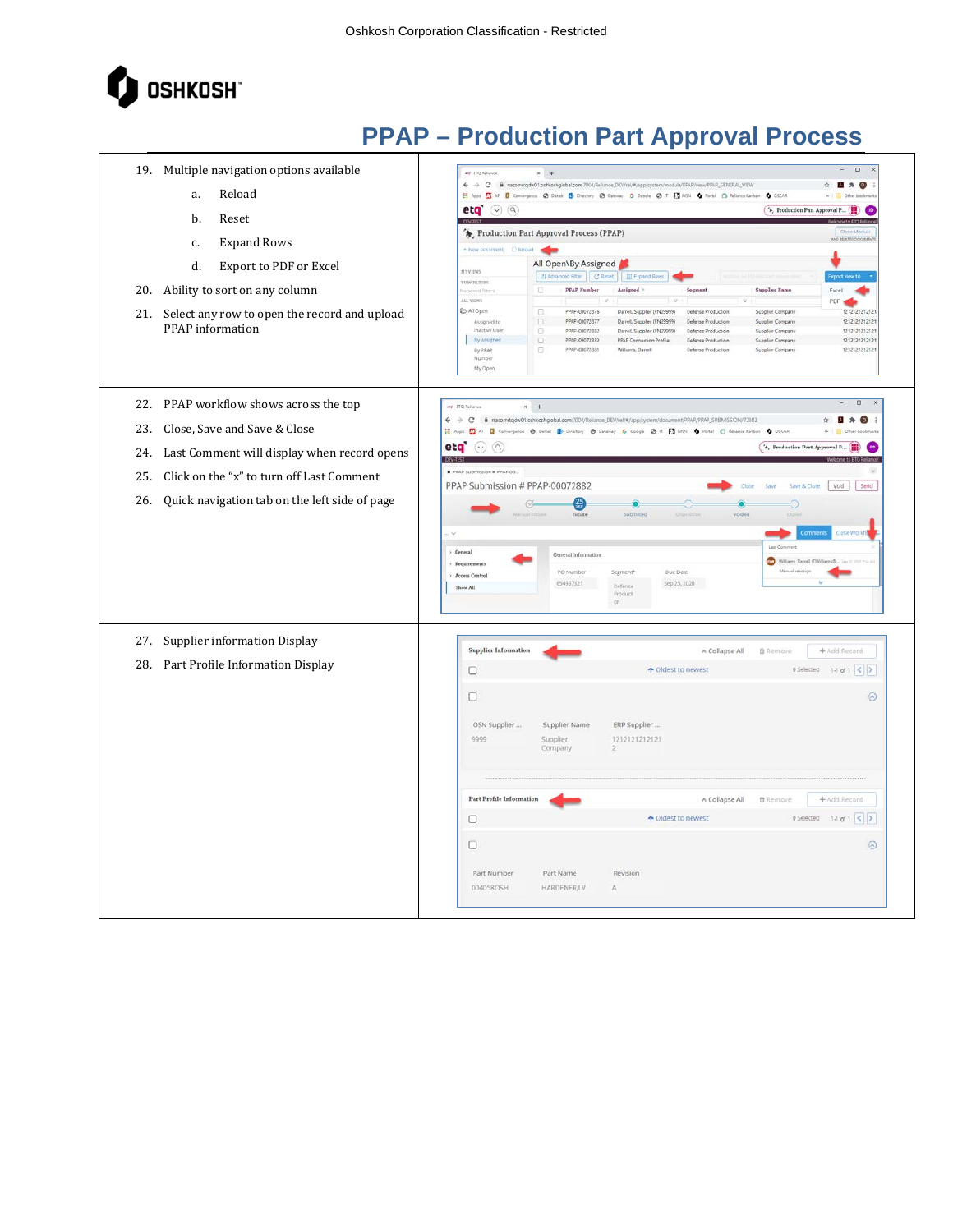

|     | 29. Submission Level (PPAP Level)                                                                                   | Submission Level Value                                                                                                                                                                                                                                                                                                                                                                                                                                                                 |
|-----|---------------------------------------------------------------------------------------------------------------------|----------------------------------------------------------------------------------------------------------------------------------------------------------------------------------------------------------------------------------------------------------------------------------------------------------------------------------------------------------------------------------------------------------------------------------------------------------------------------------------|
|     | 30. Upload PPAP Submission and support<br>Document by selecting "Add File(s)                                        | $\odot$ Level 1 : Warrant only (and for designated appearance items, an Appearance Approval Report) submitted to cus<br>Level 2: Warrant with product samples and limited supporting data submitted to customer.<br>. Level 3: Warrant with product samples and complete supporting data submitted to customer.                                                                                                                                                                        |
|     | 31. NOTE: follow naming convention denoted in<br>blue                                                               | Level 4 : Warrant and other requirements as defined by customer.                                                                                                                                                                                                                                                                                                                                                                                                                       |
|     | 32. NOTE: option now exist to "Download All"<br>documents into a Zip file                                           | <b>Submission Requirements</b><br>Comments                                                                                                                                                                                                                                                                                                                                                                                                                                             |
|     |                                                                                                                     | PPAP Submission and Supporting Attachments<br>2 File(s)                                                                                                                                                                                                                                                                                                                                                                                                                                |
|     |                                                                                                                     | $i \pm \ell$ R $ij$<br>PPAP Level 3 Template 1.0.xlsm                                                                                                                                                                                                                                                                                                                                                                                                                                  |
|     |                                                                                                                     | <b>生 え 沢 目</b><br>PPAP Level 4 Template 1.0.xlsm                                                                                                                                                                                                                                                                                                                                                                                                                                       |
|     |                                                                                                                     | Add File(s)<br>± Download All                                                                                                                                                                                                                                                                                                                                                                                                                                                          |
|     |                                                                                                                     | When uploading PPAP submission please use<br>the standard naming convention<br>ITEM NUMBER_COMPANY NAME_MMDDYY_REV                                                                                                                                                                                                                                                                                                                                                                     |
|     |                                                                                                                     |                                                                                                                                                                                                                                                                                                                                                                                                                                                                                        |
|     | 33. Oshkosh Corporation PPAP Workbook located<br>at this link on the Oshkosh Supplier Network                       | PPAP Workbook Link<br>$1$ link(s)<br>d.<br>Please visit the following link for the<br>https://osn.oshkoshcorp.com/gsq-en.htm                                                                                                                                                                                                                                                                                                                                                           |
|     | 34. Packaging Data instructions located at this<br>link                                                             |                                                                                                                                                                                                                                                                                                                                                                                                                                                                                        |
| 35. | <b>Enter Dimensions</b>                                                                                             | Packaging Shipping Dimensions                                                                                                                                                                                                                                                                                                                                                                                                                                                          |
|     | 36. NOTE: anything with a Red * is required to be<br>completed                                                      | Packing Data Instructions<br>$1$ link(s)<br><b>Packing Data Instructions</b><br>https://supplierquality.oshkoshcorp.com/Reliance_PRD/common/PPAP<br>https://supplierquality.oshkoshcorp.com/Reliance_PRD/common/PPAP/EnvelopeDimensionsSOP.pdf<br>* Width<br>* Width UOM<br>* Length<br>* Length UOM<br>$\sf S$<br>10<br>inch<br>X V<br>inch<br>$\times$ $\times$<br>* Height<br>+ Height UOM<br>* Weight<br>★ Weight UOM<br>15<br>20<br>inch<br>л.<br>$\times$ v<br>$\times$ $\times$ |
|     | 37. Level 3 PPAP only - supplier can notify their<br>AQE - Advance Quality Engineer of<br>submission - Not required | Send Notification to AQE (Optional for Level 3 PPAP Only)<br>Select AQE<br>Send Notific.                                                                                                                                                                                                                                                                                                                                                                                               |
|     | 38. Submitting the PPAP is as simple as selecting<br>the "Send" button on top right-hand side of<br>page.           | $\preccurlyeq$<br>Void<br>Save & Close<br>Send<br>Close<br>Save                                                                                                                                                                                                                                                                                                                                                                                                                        |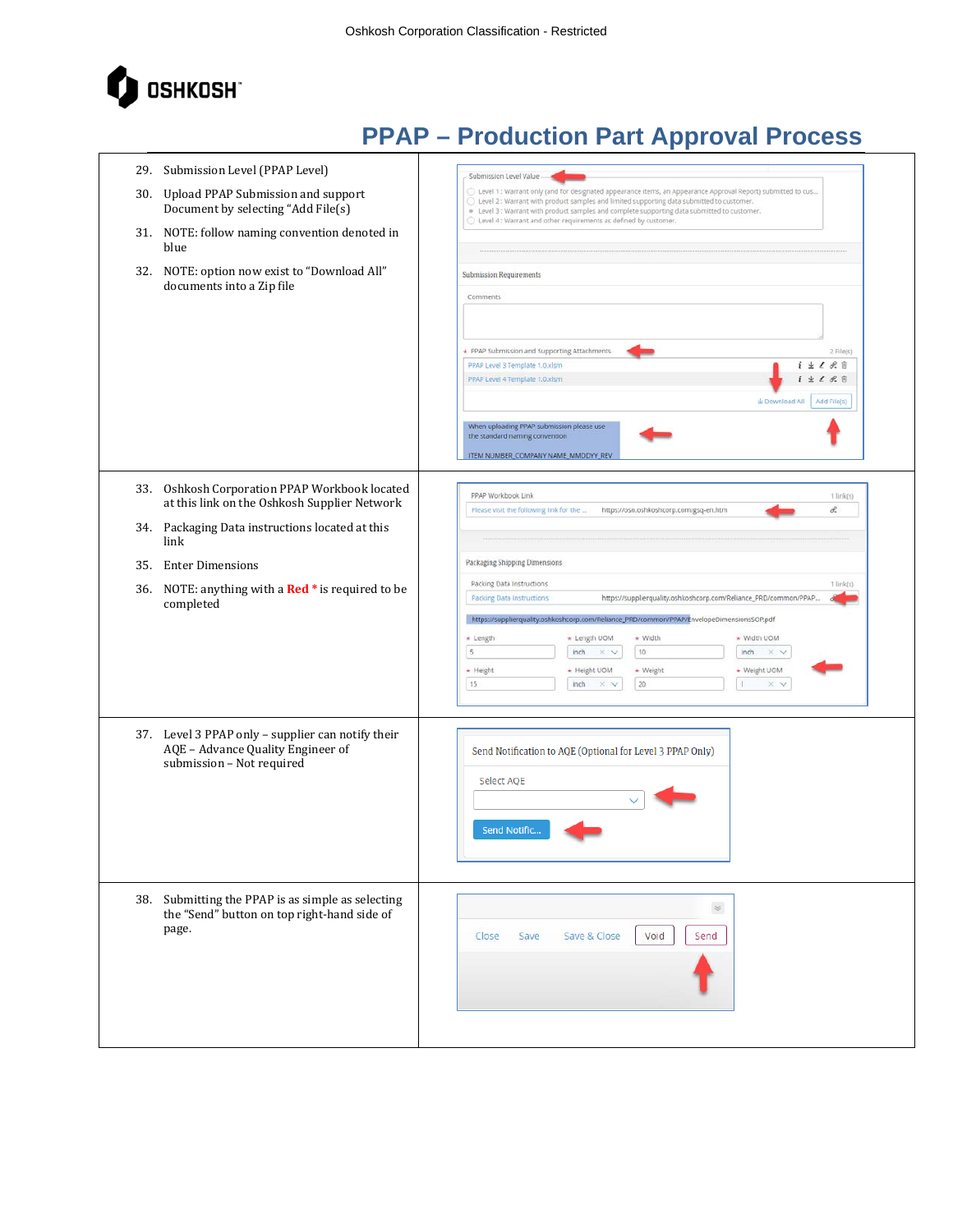

| 39. Send box will pop up for confirmation<br>40. NOTE: supplier accounts do not have access<br>to Notify anyone<br>41. Select the "Send" button to submit the PPAP<br>PPAP Submission complete<br>42.<br>Oshkosh will evaluate and either approve or<br>43.<br>reject a PPAP | Send<br>Select Phase<br>· Submitted<br>Due Date<br>Sep 23, 2020<br>Assign To<br>Defense Production Reviewers<br>Notify<br>Supplier accounts do<br>88<br>not have access to<br>Notify or comments<br>Comment<br>options                                                                                                                                                                                           |
|------------------------------------------------------------------------------------------------------------------------------------------------------------------------------------------------------------------------------------------------------------------------------|------------------------------------------------------------------------------------------------------------------------------------------------------------------------------------------------------------------------------------------------------------------------------------------------------------------------------------------------------------------------------------------------------------------|
| 44. PPAP Approval - Supplier receives summary<br>next day email for all PPAP's approved within<br>the last 24-hours                                                                                                                                                          | Cancel<br>Send                                                                                                                                                                                                                                                                                                                                                                                                   |
| 45. PPAP Rejection<br>46. Email will come in real time if a PPAP is<br>rejected with reason code and comments                                                                                                                                                                | Use the following link to access the PPAP Document:<br>PPAP Submission - #PPAP-00072882<br>Part Number: 0040580SH<br>Part Name: HARDENER,LV<br><b>Revision: A</b><br>PPAP Level: Level 3 : Warrant with product samples and complete supporting data submitted to customer.<br>PO Number: 654987321<br><b>Reject Codes</b><br>Dimensioning Error Codes : D1 - Dimension not Bubbled and not measured<br>Comments |
| 47. Open PPAP record and navigate to Disposition<br>section<br>48. Review comments and reason codes                                                                                                                                                                          | Review Dimensional<br>Disposition<br>Disposition<br>Reject<br>Disposition Comments (required for 'Interim Approval' and 'Rejection')<br>Review Dimensional<br>Reason Code<br>Dimensioning Error Codes : D1 - Dimension not Bubbled and not measured<br>Attachment<br>No Files<br>Commodity<br>Fabrications                                                                                                       |